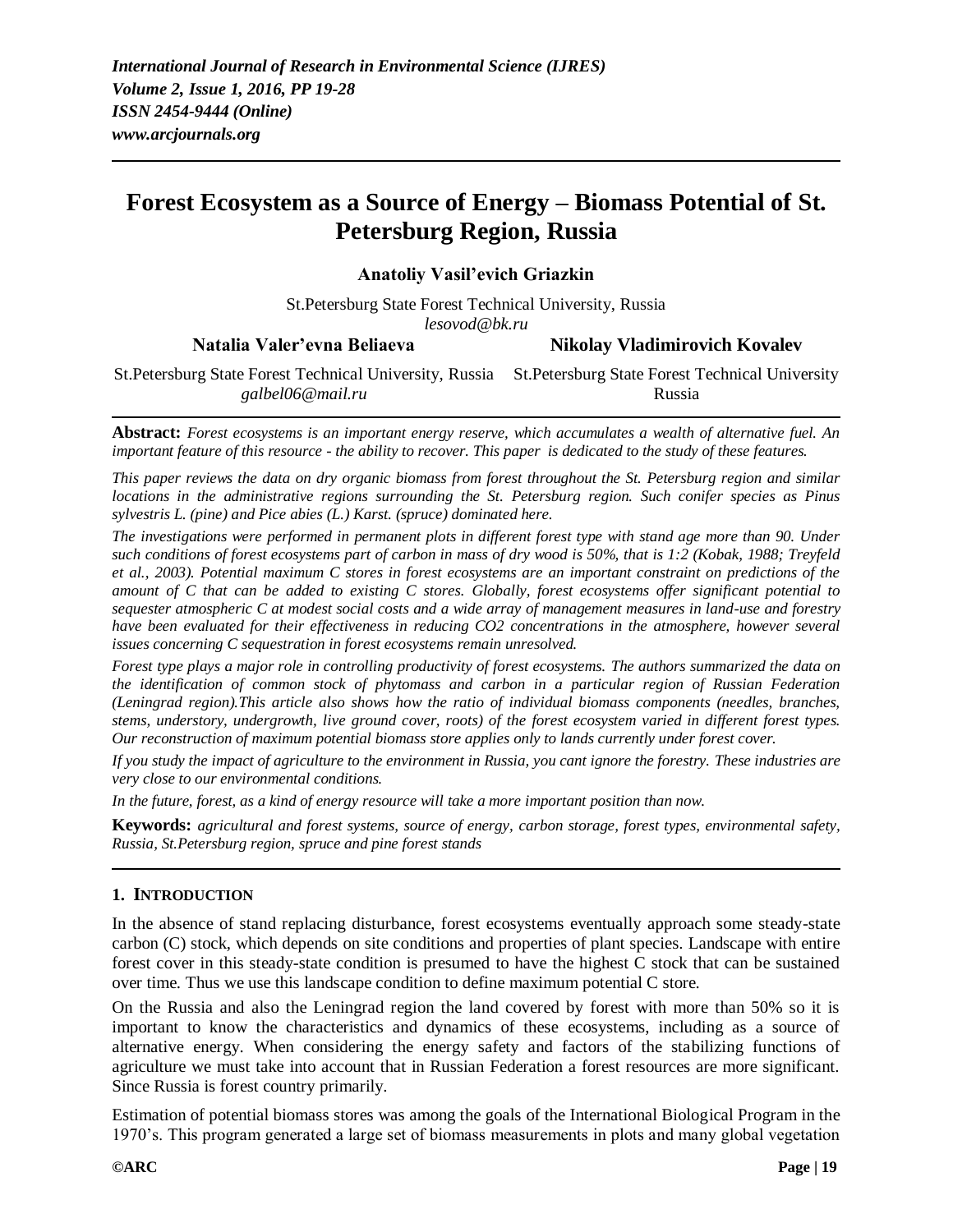models rely on these measurements (Albrektson1980; Bazilevich 1993; Griazkin and Garitaselaie 1999; Smirnov and Griazkin 2000; Griazkin 2003; Chertov et al. 2011). At a finer spatial resolution needed for biomass calculations at a regional scale, the potential C stores are often difficult to assess because in many economically developed forest regions few old-growth forests remain (Yaroshenko et al. 2001). This is due to the long history of conversion of productive forest lands to agriculture and to rotation forestry combined with effects of natural disturbance. Consequently, there are few places both in the St. Petersburg region where ecosystems reached their potential maximum C storage (Smirnov and Griazkin 2000; Yaroshenko et al. 2001; Smithwick et al. 2002; Griazkin 2003; Chertov et al. 2011).

Potential maximum C stores in forest ecosystems are an important constraint on predictions of the amount of C that can be added to existing C stores (Jia et al. 2012, Smithwick et al. 2002; Griazkin 2003). Globally, forest ecosystems offer significant potential to sequester atmospheric C at modest social costs (Kolchugina 1998). A wide array of management measures in land-use and forestry has been evaluated for their effectiveness in reducing  $CO<sub>2</sub>$  concentrations in the atmosphere (Brown et al. 1996; Smirnov and Griazkin 2000). Several issues concerning C sequestration in forest ecosystems remain unresolved. Many of the existing estimates focus on immediate effects of different management practices (in terms of kgC/ha or kgC/ha/yr) and leave unanswered the critical questions of the timing, security, and sustainability of these effects (Doing 1997, Sampson et al. 2000; Nabuurs et al. 2000). Moreover, these estimates are not explicitly constrained by the carrying capacity of ecosystems (the maximum potential C store) and this may lead to gross over-estimates of C sequestration in long-term projections into the future.

In the past, late successional forests of the St. Petersburg region and the surrounding area were extensively studied and we used these studies to estimate the maximum potential stores C in the region (Table 1). To determine the upper bound of C storage potential in the St. Petersburg region, we first estimated the potential maximum C store in each of 7 generalized forest types. Then, we calculated the regional total from the distribution of forest areas by these 7 types as reported by forest inventory of 2008. Finally, we compared the maximum potential C store with the estimated actual C store (Griazkin 2003).

### **2. METHODOLOGY OF THE RESEARCH**

In this study we treated the St. Petersburg region as a single geographical unit. The terrain of the St. Petersburg region is very flat and there is no pronounced geographical gradient in climatic conditions within the region. Geologically, the Karelian Isthmus can be separated from the rest of the region (see intro and soils chapter for more details), but the data was clearly insufficient to calculate the maximum stores for this province separately. In addition, the small-scale variation in site and drainage conditions influence forest growth far greater than the differences in bedrock or local climate. We used site conditions and primary dominant tree species (or forest types) as the classifiers.

The primary late-successional forests in the St. Petersburg region are commonly dominated by one of the two major conifer species, *Pinus sylvestris* L. (pine) or *Piceaabies* (L.) Karst. (spruce). Spruce occurs on sites of medium to high productivity, while pine is the primary species on poor sites, which include dry sandy and rocky soils at one extreme of soil moisture range and poorly drained locations with thick duff or peat layer at the other extreme. Following disturbance, the conifer species are often replaced by the natural regeneration of hardwoods, such as birch *(Betula pendula* Roth.*)* and aspen *(Populus tremula* L.*).* This process is particularly common on productive sites, where hardwoods have a large competitive advantage as pioneer species.

Forest type classification currently in use by the Russian forest inventory includes 26 forest types. Because it was not feasible to locate a sufficient number of biomass measurements to represent adequately all these types, we simplified the classification and reduced the number of types to 7 generalized ones. These seven types cover the full range of site conditions found in the region and the corresponding range of upper bounds of biomass stores (Zagreev 1992; Griazkin 1999; Surina 2002; Griazkin 2003). In keeping with the Russian forestry tradition, the names of forest types are binary and derived from the Latin name of dominant tree species and the name of an indicator-species that occurs in the ground cover.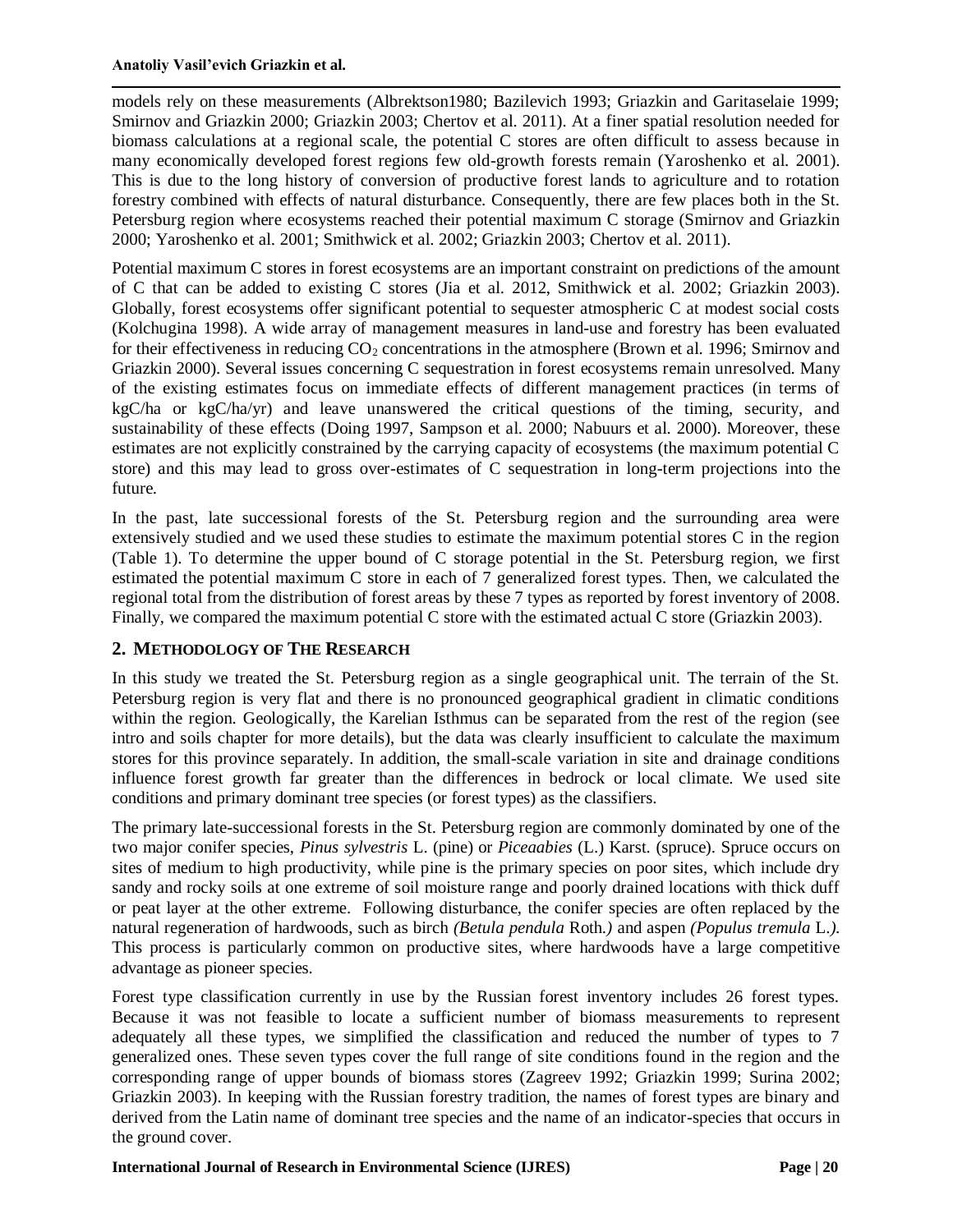- 1) *Pinetum cladinosum* (Pine with white moss) type occupies hilltops and slopes of sandy moraine hills. Most stands are comprised of a single tree species *Pinus silvestris* L. Understory and undergrowth are usually very sparse or absent. Live ground cover is dominated by lichens, sparse grasses, and *Calluna vulgaris* (L.) Hull.
- 2) *Pinetum vaccinosum (*Pine with *Vacciniumvitis-idaea* L.*)* type occupies well-drained hillsides. Stands are usually comprised of a single tree species *Pinus silvestris* L. with *Juniperus communis* L. in the understory. Live ground cover includes *Vacciniumvitis-idaea* L., *Vaccinium myrtillus* L., grasses, and mosses *(Dicranum polysetum* Mich., *Dryopteris carthusiana* H.P.Euchs.*).*
- 3) *Piceetum oxalidosum (*Spruce with *Oxalis acetosella* L.*)* type occupies productive soils of welldrained plains. Stands are mixed with 30 to 90 % of spruce. Understory is represented by *Lonicera xylosteum* L., *Frangula alnus* Mill., *Sorbus aucuparia* L., *Rosa acicularis* Lindl. Live ground cover is dominated by herbs including *Oxalis acetosella* L., *Majanthenum bifolium* F.W.Schmidt, *Trientalis europaea* L., *Convallaria majalis* L., *Aegopodium podagraria* L., *Rubus saxatilis* L.
- 4) *Piceetum myrtillosum (*Spruce with *Vaccinium myrtillus* L.*)* type occupies poorly drained plains. Stands are mostly mixed, with 50 to 80% of spruce and varied proportions of other species (pine, birch and aspen). Understory is represented by *Sorbus aucuparia* L., *Salix caprea* L., *Frangula alnus* Mill. Such species as *Vaccinium myrtillus* L., *Calamagrostis arundinacea* Roth., *Solidago virgoaurea* L., *Dryopteris carthusiana* H.P.Fuchs, and green mosses are prevailing in live ground cover.
- 5) *Pinetum myrtillosum (*Pine with *Vaccinium myrtillus* L.*)* type is similar to *Piceetum myrtillosum (*Spruce with *Vaccinium myrtillus* L.*)* type above but is dominated by pine.
- 6) Pine on wet sites is a generalized type, which includes several diverse forest types on poorly, drained sites, primarily *Pinetu mpolytricosum* (Pine with *Polytricum commune* Hedw.*)* and *Pinetum sphagnosum (*Pine with sphagnum mosses*)* types. These types commonly occupy lowlands that remain saturated with stagnant water for a large part of the year. Understory is represented by *Salix triandra* L. Live ground cover includes *Equisetum sylvaticum* L., *Crepispaludosa* L., *Polytrichum commune* Hedw., and *Sphagnum* species. In sphagnum types most of live ground cover is represented by *Sphagnum* spp.
- 7) Spruce on wet sites is another generalized type, which includes *Piceetum herbosum*, *Piceetum philipendulosum*, and some other types that occupy wet sites with flowing ground water in riparian and water springs areas. Stands are often mixed with *Salix caprea* L., and *Alnusincana* Moench. in the understory. Live ground cover is represented by *Philipendula ulmaria* L., *Crepispaludosa* L., *Equisetum sylvaticum* L., and *Carex globularis* L.

For a comprehensive estimate of the total potential biomass in each forest type we searched available publications for all the measured major biomass components including stem wood and bark, tree foliage (needles and leaves), total tree branches (live and dead), roots (fine and coarse, live and dead), forest floor, undergrowth, understory, live ground cover, logs and snags, and mineral soil. However, preliminary examination of data showed that very few publications reported soil C and detrital pools (snags, logs, forest floor) for the same plots where live biomass components were measured, which made it impossible to calculate meaningful averages for the seven identified forest types. We therefore focused on biomass of live trees and understory vegetation only.

All the information was grouped by forest types described above, including 4 forest types dominated by pine and 3 forest types dominated by spruce (Table 1). The goal was to assemble as complete sample as possible of field biomass measurements for each forest type. We limited our search of published measurements to studies that reported field measurements of at least one major biomass component in addition to the standard measurement of stem wood volume further converted to biomass. The second major selection factor was the age of forest stands: because truly late-successional forests are quite rare in the region and in published studies, we selected biomass measurements for stands that were 90 years or older with no recent disturbances mentioned in plot descriptions.

We attempted to locate sufficient number of measurements for calculation of robust means in all seven forest types. Because the number of measurements for the St. Petersburg region *per se* was clearly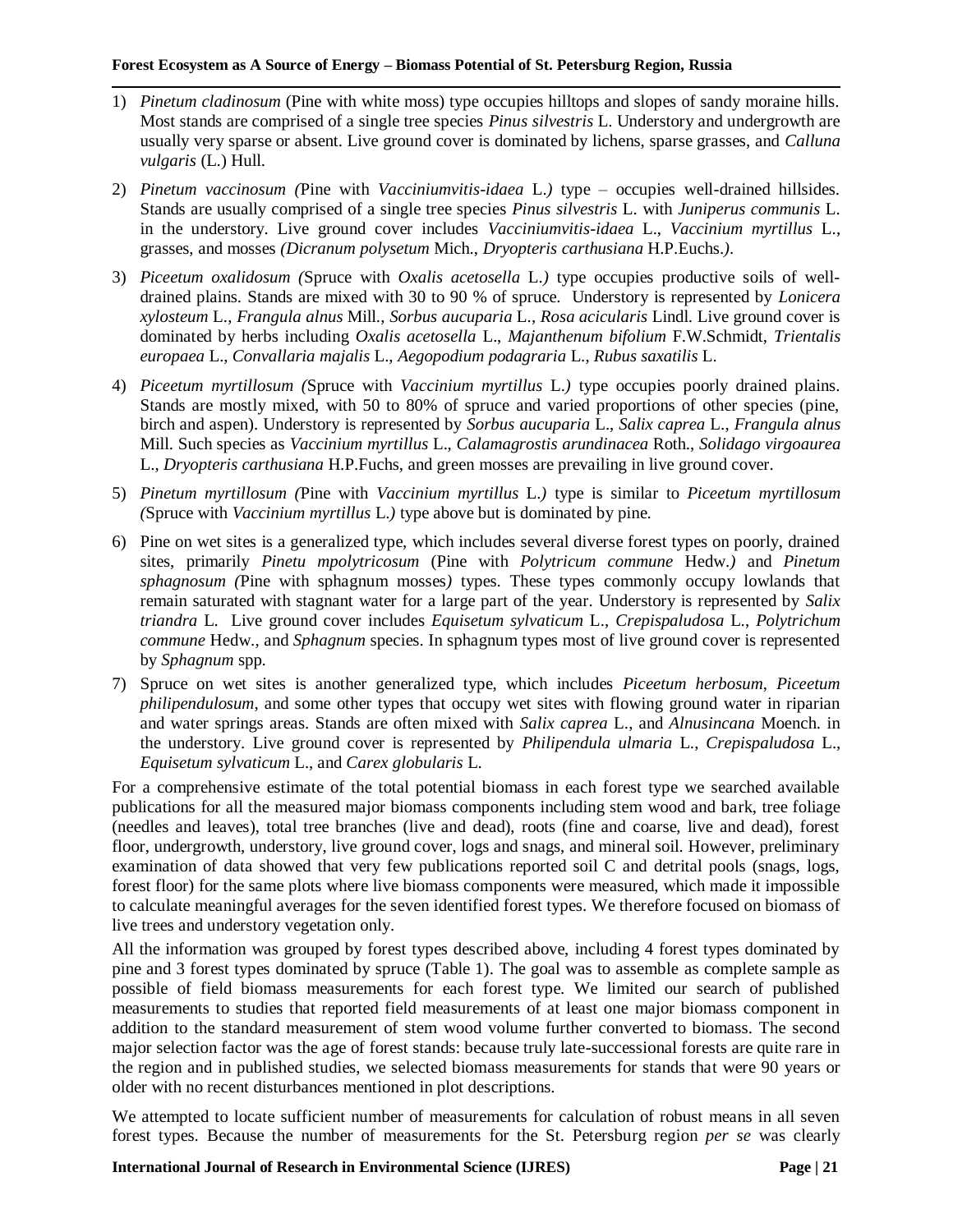insufficient (Smirnov and Griazkin 2000; Griazkin 2003; Chertov et al. 2011), we used measurements from several other regions located in the same broad geographic area as the St. Petersburg region: Arkhangelsk region (Molchanov 1974; Alexeyev Birdsey 1994), Estonia (Kylli and Kyakhrik 1970; Frei et al. 1971; Palumets 1991), Karelia (Scherbakov 1971; Kazimirov et al. 1977), Komi Republic (Bobkova 1987; Alexeyev and Birdsey 1994), Novgorod region (Golovenko et al. 1981; Karpov 1983). In addition, we used three publications where the geographic region was defined only as southern taiga (Alexeyev and Birdsey 1994; Nagimov and Salnikova 1997; Smirnov and Griazkin 2000; Chertov et al. 2011).

Tree biomass measurements followed a standard set of procedures whereby all trees were tallied by diameter classes in plots 0.25 to 1 hectares in size and sample trees were selected from each diameter class (Griazkin 1999; Smirnov and Griazkin 2000; Griazkin 2001). The boles of the selected sample trees were cut into sections for a precise measurement of volume. Other components such as stem, bark, branches, needles and roots were sampled to determine their fractional composition (Utkin 1995; Griazkin 1999, 2001). In some studies (i.e. Alekseev et al. 1973), the more sophisticated methods were used for estimation of root biomass. Soil samples of 19.6 cm<sup>2</sup> in area and  $20$  cm deep were extracted from transects every 2 meters to obtain information on composition and weight of small roots. For larger roots, the size of soil samples was increased to  $336.3 \text{ cm}^2$  in area and 100 cm in depth. To estimate moisture content, samples were first weighed in the field, and then dried at 105 °C in the laboratory. Dry weights of all components were calculated and an average dry mass per tree was found for each diameter class.

Three types of understory vegetation were included in biomass measurements: undergrowth, which consists of young regeneration of main canopy tree species; understory proper, which is represented by shrubs and small trees (diameter at breast height <2 cm); and live ground cover, which includes herbs, grasses, mosses, lichens, and small shrubs (<0.5 m high). Sub-plots of 0.25 m<sup>2</sup> to 100 m<sup>2</sup> in size (Alexeyev et al. 1973; Kazimirov et al. 1977; Griazkin 1999, 2001; 2003) or transects (Alexeyev and Birdsey 1994; Shorohova 2000; Griazkin 2001) were used to sample undergrowth, understory, and live ground cover. Vegetation on sample plots was harvested and weighed by species. If there were many large saplings or shrubs, their biomass was estimated from sample plants (Alexeyev et al. 1973). Roots were measured from soil samples (Kazimirov and Morozova 1973) or estimated from earlier established correlation between above-ground fraction and roots (Kazimirov et al. 1977). Many studies also measured mosses and lichens: Kazimirov and Morozova (1973) used framed plots of 25 cm<sup>2</sup> in size and Kannukene (1971) harvested and weighed mosses on square plots of 1  $m<sup>2</sup>$  in size.

For each publication included in this analysis, we first compiled data on all reported biomass components and calculated the average biomass for each component. If no data for a certain component was available for a given forest type we used several estimation procedures to fill in the missing data. To substitute for the missing data on understory (all forest types except *Piceetum oxalidosum*) and undergrowth (*Pinetum vaccinosum*, *Piceetum myrtillosum*, and spruce on wet sites), we used the data from Treyfeld (Treyfeld et al., 2003) for mature and older conifer forests: 0.1 kg/ha for understory and 2.0 kg/ha for undergrowth. In addition, when the measurements of live ground cover were available only for one (pine on wet sites) or two plots (*Pinetum cladinosum*) we used the measurements in middle-aged stands of the same types. Finally, we summed up estimates for all components in each forest type for an estimate of total potential biomass store (Table 1).

We used forest inventory data for 2008 to determine the distribution of forest lands in the region by the seven forest types defined above. For the regional estimate of maximum potential biomass, all forest lands classified as white moss (*Spp. cladinosum*) and *Spp. Vaccinosum* types were assumed to be pinedominated at the late successional stage when the maximum store (as defined in this study) is attained. Similarly, all lands classified as *Spp. oxalidosum* type were considered spruce-dominated (*Piceetum oxalidosum*). The proportion of pine-dominated and spruce-dominated forests in the total area of *Vaccinium myrtillus* and wet forest types (Table 8.2) was used to distribute the areas of these types into pine- and spruce-dominated. The total maximum potential store was calculated using the plot derived averages for the respective forest types and their estimated areas. The part of C were estimated assuming a biomass of wood to ratio of 1:2. (Kobak 1988; Treyfeld et al. 2003).

**International Journal of Research in Environmental Science (IJRES) Page | 22**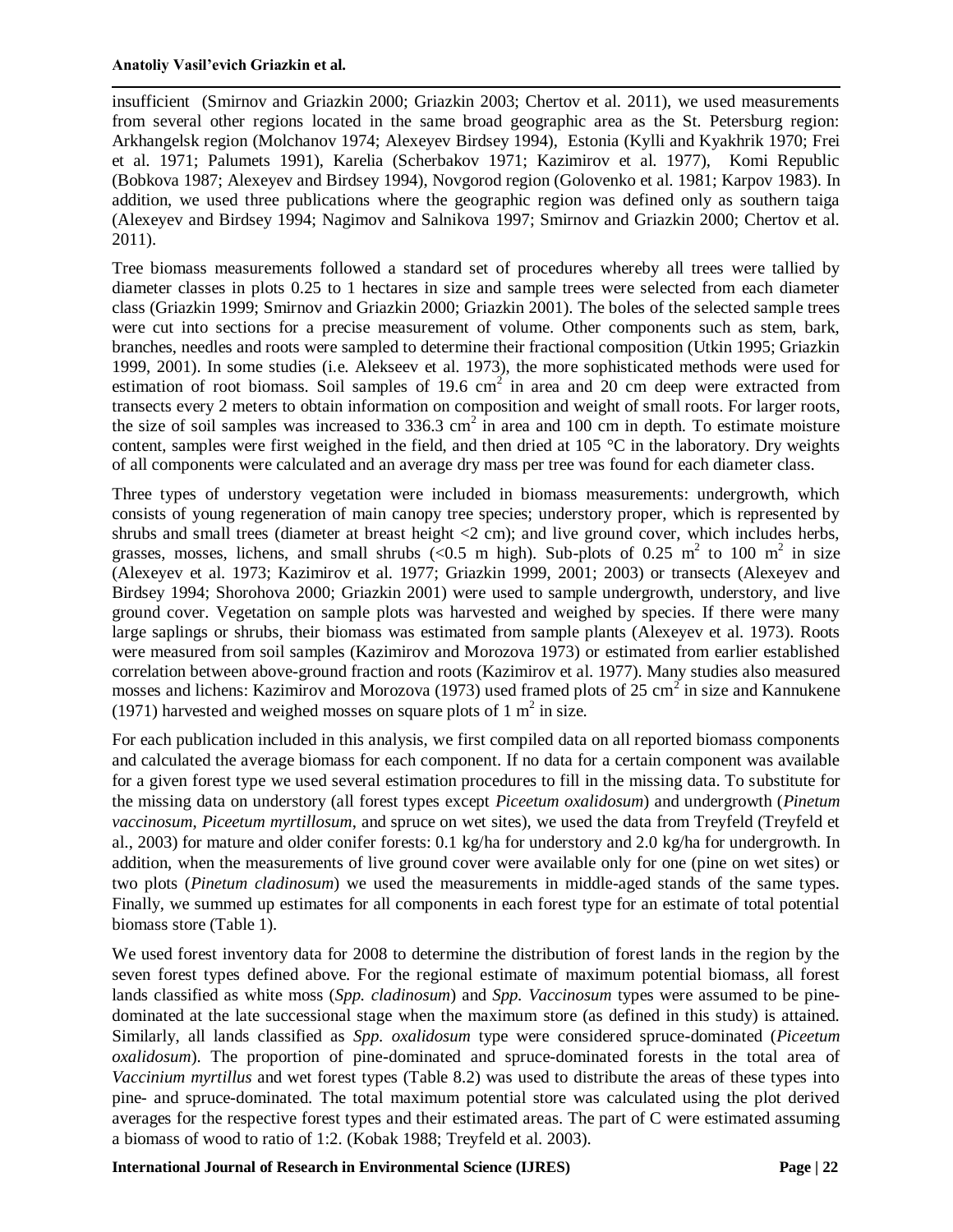| Forest Type         | Live Biomass components (kg/ha)   |                                   |            |                                           | Total                                       |                                                                                                                                                                                           |  |  |
|---------------------|-----------------------------------|-----------------------------------|------------|-------------------------------------------|---------------------------------------------|-------------------------------------------------------------------------------------------------------------------------------------------------------------------------------------------|--|--|
|                     | <b>Stems</b>                      | Crowns<br>(branches,<br>needles)  | Roots      | Under-<br>Story                           | Live<br><b>Biomass</b><br>(kg/ha)           | Sources                                                                                                                                                                                   |  |  |
| Pinetumcladinosum   | $(66.5\%)$                        | 0.0001003 0.0000228<br>$(15.1\%)$ | $(14.0\%)$ | $(4.4\%)$                                 | [0.0000211]0.0000066]0.0001508<br>$(100\%)$ | Molchanov (1974); Molchanov and<br>Polyakova (1974); Rusanova<br>and<br>Sloboda (1974); Kazimirov et al.<br>$(1977)$ ;                                                                    |  |  |
| Pinetumvaccinosum   | $(73.5\%)$                        | 0.0001545 0.0000207<br>$(9.8\%)$  | $(12.5\%)$ | $(4.2\%)$                                 | 0.0000262 0.0000088 0.0002102<br>$(100\%)$  | Molchanov (1974); Molchanov and<br>Polyakova (1974); Kazimirov et al.<br>(1977); Griazkin (2003)                                                                                          |  |  |
| Pinetum myrtillosum | $(74.6\%)$                        | 0.0002249 0.0000293<br>$(9.7\%)$  | $(12.6\%)$ | $(3.1\%)$                                 | $(100\%)$                                   | 0.0000379 0.0000093 0.0003014 Molchanov and Polyakova (1974);<br>Vakurov (1974); Kazimirov et al.<br>$(1977)$ ; Romanov and Saevich $(1983)$                                              |  |  |
| Pine on wet sites   | $(66.3\%)$                        | 0.0000397 0.0000089<br>$(14.9\%)$ | $(9.9\%)$  | 0.000006 0.0000053<br>$(8.9\%)$           | 0.0000599<br>$(100\%)$                      | Molchanov and Polyakova (1974);<br>Kazimirov et al. (1977); Bobkova<br>(1987); Shorohova 2000; Griazkin<br>(2003)                                                                         |  |  |
| Piceetumoxalidosum  | 0.0002063 0.0000491<br>$(61.7\%)$ | $(14.7\%)$                        | (22.3%)    | $(1.3\%)$                                 | 0.0000744 0.0000044 0.0003342<br>$(100\%)$  | Kylli and Kyakhrik (1970); Frei et al.<br>(1971); Kannukene (1971); Alexeyev<br>and Berdsy (1994); Ermakov and<br>Asyutin (1988); Griazkin (1999);<br>Smirnov and Griazkin (2000)         |  |  |
| Piceetummyrtillosum | 0.000397<br>$(59.2\%)$            | 0.0000468<br>$(19.8\%)$           | $(19.0\%)$ | 0.0000448 0.0000047 0.000236<br>$(2.0\%)$ | $(100\%)$                                   | Kylli and Kyakhrik (1970); Nykvist<br>(1971);<br>Scherbakov<br>$(1971)$ ;<br>Kazimirov<br>and Morozova<br>(1973);<br>Albrektson (1980); Karpov (1983);<br>Bobkova (1987); Griazkin (2003) |  |  |
| Spruce on wet sites | $(56.6\%)$                        | 0.0000986 0.0000353<br>$(20.3\%)$ | (20.7%)    | $(2.4\%)$                                 | 0.0000361 0.0000042 0.0001742<br>$(100\%)$  | Nosova (1971); Scherbakov (1971);<br>Karpov<br>(1983); Kulagina<br>(1986):<br>Bobkova (1987); Palumets<br>(1991):<br>Griazkin (2003)                                                      |  |  |

| Table11. Mean biomass by dominant species and forest types |  |  |  |  |  |
|------------------------------------------------------------|--|--|--|--|--|
|------------------------------------------------------------|--|--|--|--|--|

# **3. RESULTS**

Survey of the available literature on biomass stores in the forests of the St. Petersburg and nearby regions provided data for the total of 125 plots and the minimum of 8 plots in each of the seven forest types identified in our analysis (Table 1). More information was available for the *Vaccinium myrtillus* forest type for both pine and spruce, and the least information was found for the wet forest types. The most commonly measured forest components were stem outside bark, live branches, foliage, and roots for all species, which were presented for the majority of the reviewed publications. Less common or absent were measurements of dead biomass components and understory.

Forest type with the highest biomass store was *Piceetum oxalidosum* (0.0003342 kg/ha); for pine the most biomass was reported for *Myrtillosum* type (0.0003014 kg/ha). Pine forests growing in wet conditions stored the least biomass: 0.0000599 kg/ha. The second-lowest store was also in a pine-dominated type: 0.0001231 kg/ha in white moss type. Spruce forests had higher biomass in foliage and roots both in absolute and in relative terms, whereas pine forests had greater biomass in understory, especially in lowproductivity wet and white moss types (Table 1, Figure1). In all forest types except *Piceetum oxalidosum* the largest understory component was live ground cover (0.0000021-0.000008 kg/ha); in *Piceetum oxalidosum* only 0.0000012 kg/ha were in live ground cover but the shrub layer biomass was the highest of all forest types (0.0000025 kg/ha).

In all forest types the largest component of the total biomass store was the above-ground tree biomass: from 81 to 84 % in pine stands and from 76 to 79 % in spruce stands (Table 1). Stems of the main canopy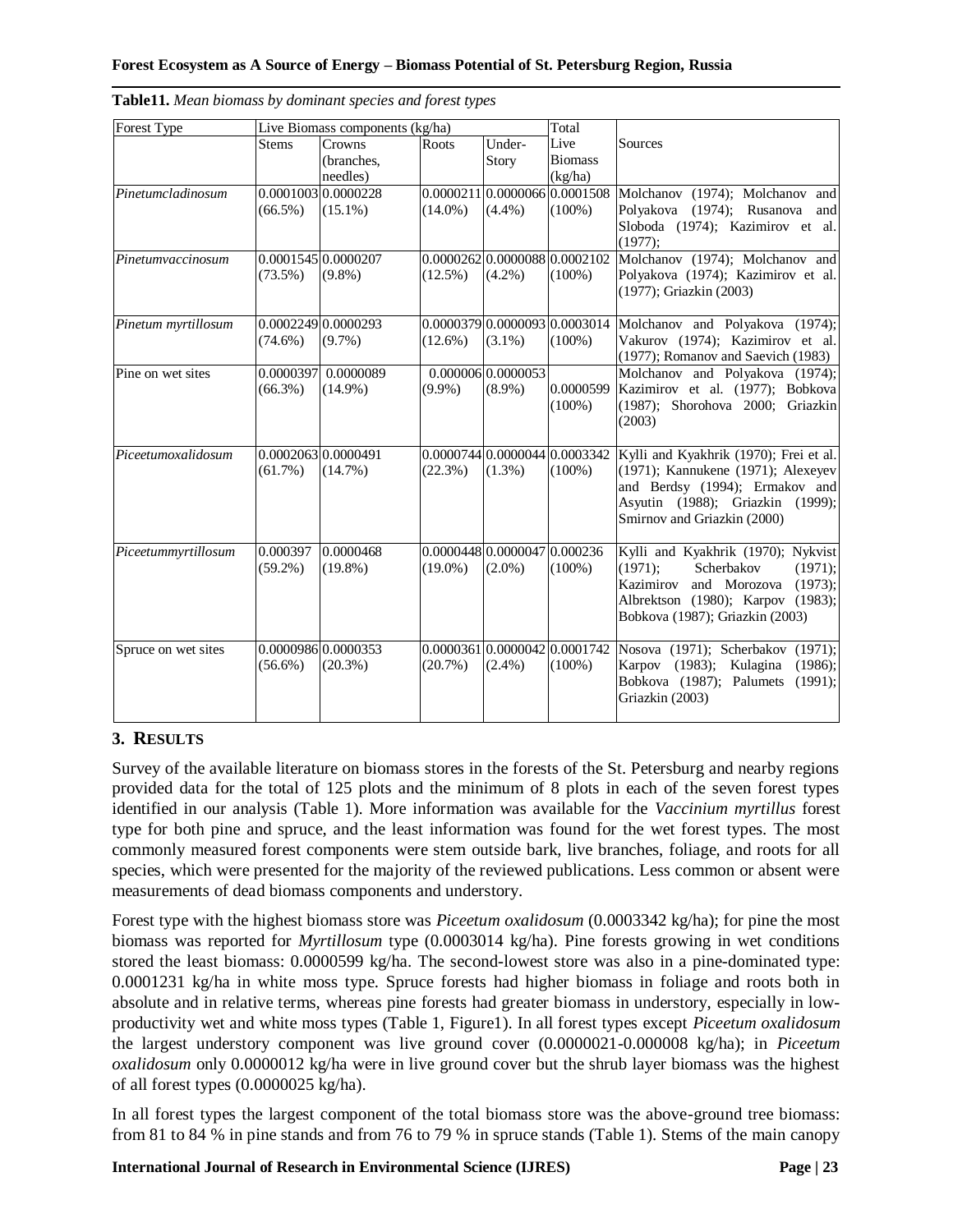trees made up between 66 to 75 % in pine and 57 to 62 % in spruce stands. Among pine stands two less productive types (*Pinetum cladinosum* and Pine on wet sites) had lower proportion of stems in their biomass (66.5 and 66.3 % respectively) than the more productive types (Table 1, Figure 1).



**Fig1.** *Biomass composition in major types of pine and spruce forests of the St. Petersburg region*

The forest area currently dominated by pine is greater than area currently dominated by spruce (Table 2). These two species together comprise 59.5 % of all inventoried forest lands; the balance of forests is dominated by hardwoods – mostly birch and aspen. Pine dominates 83 % of all lands in *Cladinosum* type, 85 % in *Vaccinosum* type, and 44 % in wet types. In two more productive types (*Oxalidosum and Myrtillosum*) the proportion of pine forests is relatively low (7 % and 27 % respectively) and the share of spruce is higher (25 % and 41 % respectively). The most productive type, *Oxalidosum* has the lowest proportion of conifer-dominated stands (32 % only).

| Forest type        | Pine,     | Spruce.  | Total (including hardwoods) |           |
|--------------------|-----------|----------|-----------------------------|-----------|
|                    | $10^3$ ha | $103$ ha | $\%$                        | $10^3$ ha |
| Cladinosum         | 27.3      | 2.7      |                             | 32.8      |
| Vaccinosum         | 252.1     | 21.8     |                             | 296.9     |
| Oxalidosum         | 65.1      | 226.5    | 21                          | 894.9     |
| <b>Myrtillosum</b> | 483.7     | 739.6    | 42                          | 1809.4    |
| Polytricosum       | 128.3     | 113.8    |                             | 323.3     |
| Sphagnosum         | 451.7     | 19.8     | 12                          | 543.6     |
| Philipendulosum    | 1.7       | 54.0     | 10                          | 449.8     |
| Total              | 1409.9    | 1178.2   | 100                         | 4351.7    |

**Table2.** *Distribution of pine and spruce forests by area and types (after Strakhov et al. 1999)*

The reconstruction of potential forest cover using the allocation rules adopted in this study changes the balance between pine and spruce (Table 3). In this reconstructed forest cover spruce occupies 66 % of all forest lands, which is 39 % greater than in the actual forest cover in the region, while pine gained only 2 % of land area. Spruce forests also contain more potential biomass store:  $0.0006625 \times 10^6$  kg or 67 % of the total. The average value of potential biomass store for spruce forests  $(0.0002556 \text{ kg/ha})$  is significantly higher than for pine forests (0.0001851 kg/ha).

**Table3.** *Forest area distribution by type and primary dominant tree species used in calculation of total potential biomass*

| Forest             | Pine      |               | Spruce    |               | Total     |           |
|--------------------|-----------|---------------|-----------|---------------|-----------|-----------|
| type               | Area.     | Live          | Area,     | Live          | Area.     | Biomass,  |
|                    | $10^3$ ha | Biomass kg/ha | $10^3$ ha | Biomass kg/ha | $10^3$ ha | $10^3$ kg |
| Cladinosum         | 32.8      | 0.0001508     |           |               | 32.8      | 0.0049462 |
| Vaccinosum         | 296.9     | 0.0002102     |           |               | 296.9     | 0.0624084 |
| Oxalidosum         |           |               | 894.9     | 0.0003342     | 894.9     | 0.2990756 |
| <i>Myrtillosum</i> | 714.7     | 0.0003014     | 1095.7    | 0.000236      | 1810.4    | 0.4739958 |
| Wet                | 714.9     | 0.0000599     | 601.8     | 0.0001742     | 1316.7    | 0.1476561 |
| Total              | 1759.3    |               | 2592.4    |               | 4351.7    | 0.9880821 |

**International Journal of Research in Environmental Science (IJRES) Page | 24**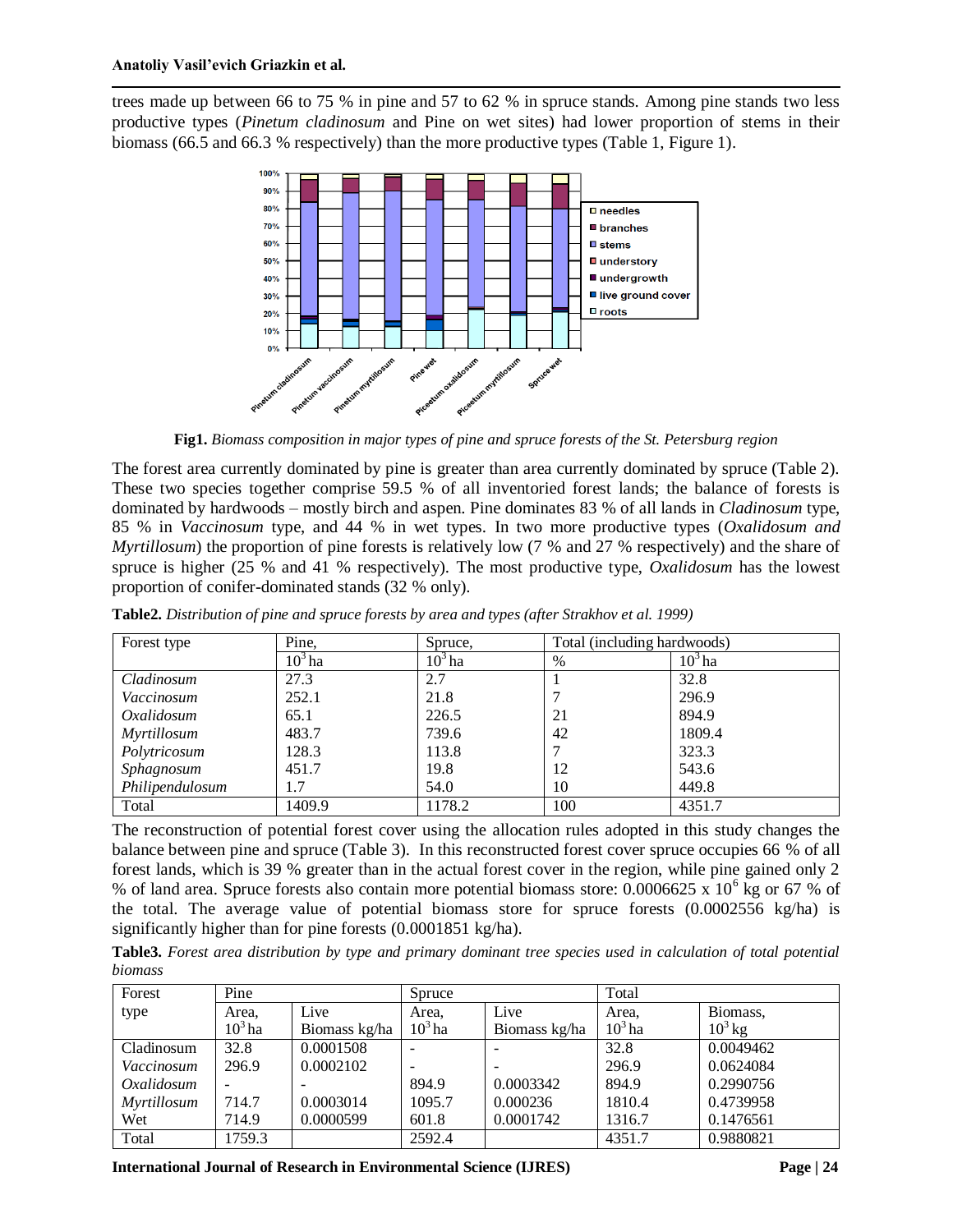The greatest forest area and the greatest potential store of biomass is in *Myrtillosum* type: it makes 42 % of the total area and 48 % of the total potential biomass store (Figure 8.2, Table3). The second most important type in the make-up of the potential biomass store is *Oxalidosum*: its share in the total store is 30 % even though it only occupies 21 % of the total forest area (Table 2).

The total maximum potential store of organic matter in live vegetation of forests in the St. Petersburg region is 0.0009881 x  $10^6$  kg (Table3). Using ratio of C and biomass of wood (1:2), the C store is estimated at  $0.000494 \times 10^6$  kg C.



**Fig2.** *Distribution of forests by area and live biomass by forest types*

## **4. DISCUSSION**

Forests at late stages of succession (over 300 years old) are very rare in Northwestern Russia and especially in the St. Petersburg region (Griazkin 2001; Yaroshenko et al. 2001). Old trees are more common on sites with low productivity, such as poor sandy soils with very deep ground water layer (white moss type) or sphagnum bogs. Few 300-year old pine stands of relatively poor *Vaccinosum* forest type can be found in the region, however in more productive *Mirtyllosum* or *Oxalidosum* forest types on argillaceous (clayey) soils trees rarely reach the age of 300 years (Griazkin 2001). Several factors contribute to this and the most important is clearly the timber harvest. The common harvest age ranges between 50 and 120 years and a large portion of forests reaching that age is harvested. Sites with high productivity are preferred and that is the main reason why it is virtually impossible to find old-growth stands of high productivity. The most fertile soils in the region were converted to agriculture in the past and thus were excluded from our estimate. In addition, the cumulative probability of natural disturbance increases with time since last disturbance. Some disturbance types, such as fires, affect young conifer forests at a higher rate than older ones, while the impact of windstorms for example is greater in older forests. Even though the natural disturbance rate is relatively low in the St. Petersburg region, over time some of the very old forests are lost because of it. Finally, the natural longevity of tree species is relatively low.

The store of biomass in a forest stand increases with age until a certain limit, then it declines as the first generation of trees begins to die. The timing of decline is connected with biological characteristics of tree species, primarily their longevity: the greater the longevity the later maximum biomass is attained (Sokolov et al. 1994). The site type also has an effect on the age when biomass reaches maximum: in Karelia, the maximum aboveground biomass is reported at age 146 in *Pinetum vaccinosum* and by age 97 in more productive *Pinetum myrtillosum* (Kazimirov et al. 1977). There is also evidence that spruce stands accumulate biomass faster than pine stands by 20-50 years. For example, on medium productivity sites spruce stands reach maximum biomass by age 90-100, while pine on these sites reaches maximum biomass by age 130-150 (Vatkovskii 1976). Similarly, in *Oxalidosum* types maximum biomass was reported at age 50-60 years for spruce and at age 70-90 years for pine (Yakovlev 1982).

**International Journal of Research in Environmental Science (IJRES) Page | 25**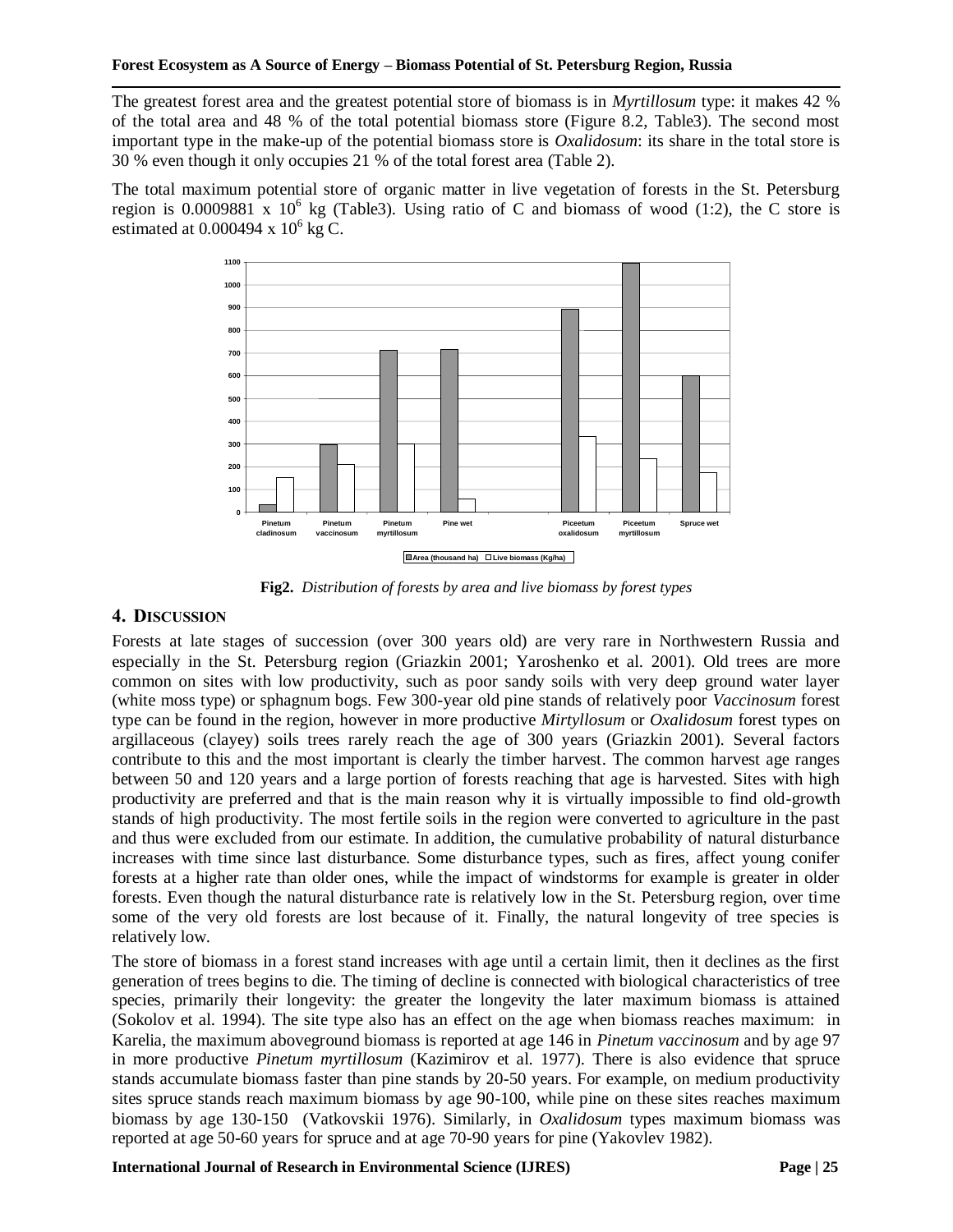Forest type or site conditions play a major role in controlling productivity of forest ecosystems. The difference between biomass stores in various forest types is nearly 6-fold, ranging from 59.9 (Pine on wet sites) to 0.0003342 kg/ha (*Piceetum oxalidosum*). This is similar to differences in average forest biomass stores in various vegetation zones for Russia as a whole (Figure 3). This indicates that site type can be as important, or even more important than climate in defining forest productivity and biomass stores in a given location.

Biomass data for different forest types is not equally available. In this study we had to pool data for several types to achieve a large enough sample for calculating a meaningful average biomass value. The availability of data for wet types (*Polytricosum, Sphagnosum, Philipendulosum*) is particularly poor, while moderately productive types are represented much better: we found 26 plots for *Piceetum* m*yrtillosum*, 21 plots for *Piceetum oxalidosum*, and 29 plots for *Pinetum vaccinosum.*

The composition of forest biomass also depends on forest type. In pine forests, bole biomass constitutes between 66 and 75 % of their biomass depending on type, while the proportion of roots and branches varies nearly 2-fold with site type (Table 1). In spruce stands the differences are somewhat smaller.

The composition of biomass in pine-dominated forest types differs from biomass composition of sprucedominated types. In spruce forests, the proportion of stems is lower than in pine forests, while the proportion of leaves and branches is higher. The biomass of lower vegetation layers is also influenced by forest type: in pine-dominated types these layers make up 3.1 to 8.9% of total biomass, while in sprucedominated types they make 1.3 to 2.4% of total biomass. The low proportion of biomass found in the lower layers of spruce-dominated forests is explained by the high density of spruce canopy; this reduces light penetration throughout the year and prevents the growth of understory species (Kazimirov et al. 1977; Shorohova 2000; Griazkin 2001).

Our reconstruction of maximum potential biomass store applies only to lands currently under forest cover. It endeavors to eliminate the impact of rotation forestry on regional biomass stores, but not the effect of historical land conversion to agriculture, infrastructure, and urban development. Therefore our results should not be considered as a reconstruction of natural forest cover absent any human impact. Due to the effects of timber harvest and other disturbance, the current C store in forests of the St. Petersburg region  $(0.0002075 \times 10^6 \text{ kg C};$  Treyfeld et al. 2003; Griazkin 2003) makes only 42% of the potential store estimated here  $(0.0004940 \times 10^6 \text{ kg C})$ .

# **5. CONCLUSION**

In this paper we attempt to assess the potential of carbon stocks in forests of the Leningrad region. The phytomass of the stand was found to increase with age, but for each forest species there is a limit associated with the longevity of a particular tree species. It was revealed that the stock of biomass depends on the type of forest. The most productive types of forest are pine and spruce oxalis and myrtilis forest types. From the study we obtained the data on the ability of spruce stands accumulate biomass faster than pine stands. In Oxalidosum types maximum biomass in spruce forests was found to be accumulated by the age of 50-60 years, and in pine forests - the age of 70-90 years.

The difference between the stock of biomass in different forest types varies up to 6 times: from 59.9 t / ha of pine forests in the sphagnum to  $334.2$  t / ha in spruce grove (Piceetum oxalidosum). Approximately there are the same differences and forest zones (see Fig. 3). It means that the forest type is more important than climate in determining the productivity of forests.

The bulk of the forest ecosystems biomass deposited in stems, the share of branches, leaves or needles does not exceed 30-35%. The biomass of the lower layers of vegetation also depends on the forest type. It reaches maximum values (up to 8.9% of total biomass) in pine forest oxalis type. The mass of roots in forest ecosystems reaches 30 % from all overground phytomass.

The maximum supply of organic matter in the living vegetation of the Leningrad region is 981.8 million tons.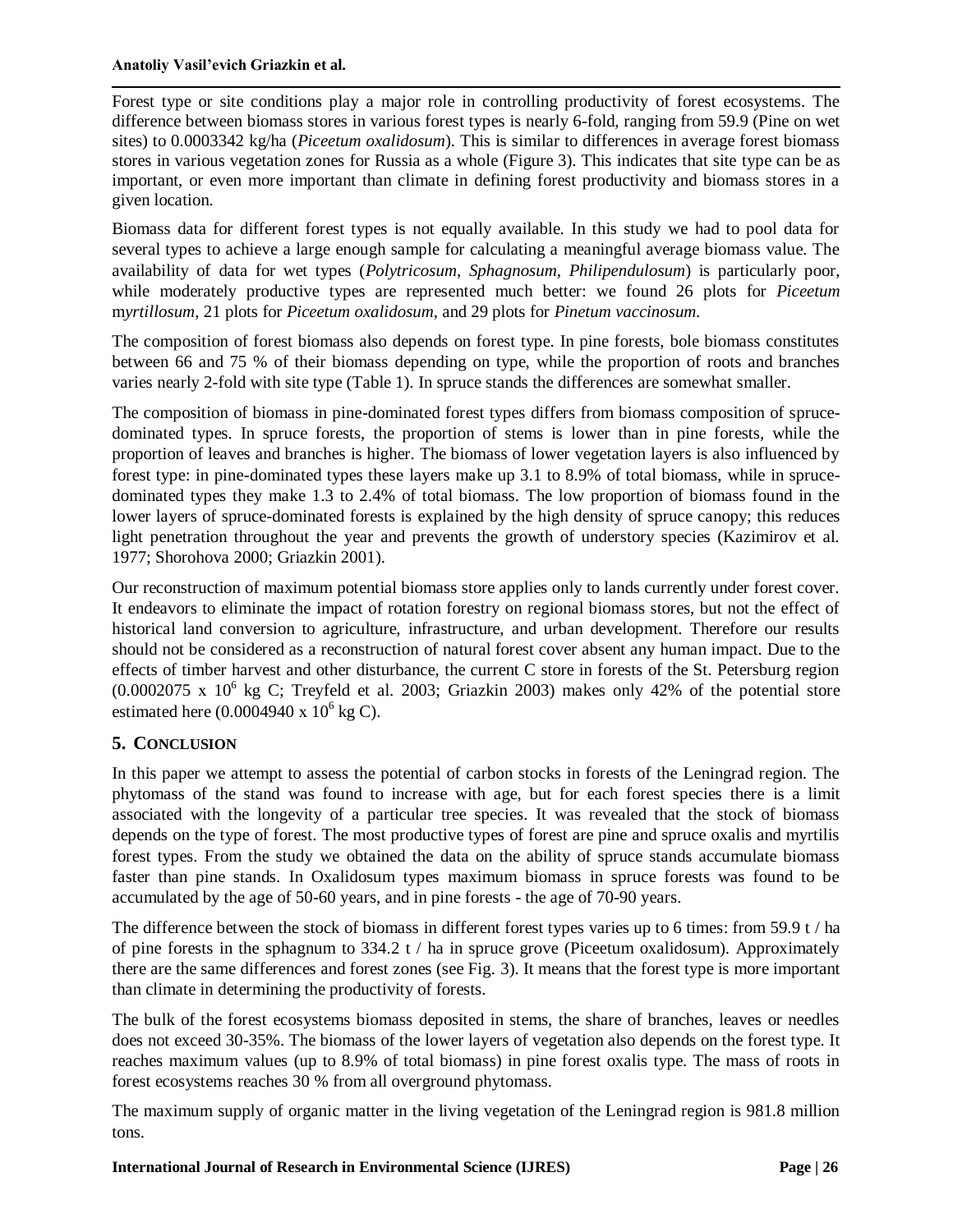#### **REFERENCES**

- Albrektson A. (1980) Relations between tree biomass fractions and conventional silvicultural measurements. Ecol Bull 32:315-327
- Alexeyev V.A., Birdsey R.A. (1994) Carbon in forest and bog ecosystems of Russia. SO RAN, Krasnoyarsk, 208 p. (in Russian) (**this is a book**)
- Alexandros Gasparatos, Per Stromberg, Kazuhiko Takeuchi. 2011. Biofuels, ecosystem services and human wellbeing: Putting biofuels in the ecosystem services narrative.Agriculture, Ecosystems & Environment, Volume 142, Issues 3–4. Pages 111-128
- Alexeyev V.A., Karpov VG, Abrazhko MA (1973) Primary productivity of spruce forests: structure and productivity of spruce forests in south taiga. Nauka, Leningrad, 76-98 p.p. (in Russian) (**this is a book**)
- Bazilevich N.I. (1993) Biological productivity of ecosystems in Northern Eurasia. Nauka, Moscow, 293 p. (in Russian) (**this is a book**)
- Chertov O.G., Gryazkin A.V., Komarov A.S. et. al. (2011) Dynamic modeling in forestry.St. Petersburg State Forest Technical Academy Press, St. Petersburg. 66 p. (**this is a book**)
- Gryazkin A.V. (1999) Structural organization of phytoceonoses of south taiga. St. Petersburg State Forest Technical Academy Press, St. Petersburg (in Russian) (**this is a book**)
- Gryazkin A.V. (2001) Regeneration potential of taiga forests. St. Petersburg State Forest Technical Academy Press, St. Petersburg . 188 p. (inRussian). (**this is a book**)
- Gryazkin A.V., Garitaselaya H.M. (1999) Dynamic model of potassium cycle in forest ecosistems.St. Petersburg State Forest Technical Academy Press, St. Petersburg. 68 p. (**this is a book**)
- Griazkin A.V. (2003) Potential stocks of phytomass in Leningrad region forests. In: Graznov S.E. (ed) Carbon dynamics in forests of Northwest: ecology, economics, politics. St. Petersburg State Forest Technical Academy Press, St. Petersburg, pp 39-42 (in Russian)
- Chertov O.G., Gryazkin A.V., Smirnov A.P., Kovalev N.V. (2011) Change of carbon balance and efficiency of a wood land ecosystems at its development in cutting. New sof the St. Petersburg State Forest Technical 197: 127-134.
- H. Doing . 1997. The landscape as an ecosystem. Agriculture, Ecosystems & Environment. Volume 63, Issues 2–3. Pages 221-225
- J.X. Jia, Y.C. Ma, Z.Q. Xiong .2012.Net ecosystem carbon budget, net global warming potential and greenhouse gas intensity in intensive vegetable ecosystems in China. Agriculture, Ecosystems & Environment. Volume 150. Pages 27-37
- Karpov V.G. (ed) (1983) Factors regulating ecosystems in spruce forests. Nauka, Leningrad (in Russian)
- Kazimirov N.I, Volkov A.D., Zyabchenko S.S., Ivanchikov A.A., Morozova R.M. (1977) Energy and nutrient exchange in pine forests of the European North. Nauka, Leningrad (in Russian)
- Kobak K.I. (1988) Biotic components of the carbon cycle. L.:GMI, 247 p.
- Kylli P, Kyakhrik P (1970) Phytomass and ash content in Piceetum and Pinetumoxalidosum types of forests. Works of the Estonian Agricultural Academy, Tartu 5:69–91 (in Russian)
- Molchanov A.A. (1974) Productivity of organic mass in pine forests of white moss type. In: Molchanov AA (ed) Productivity of organic and biological forest mass. Nauka, Moscow, pp 24–42 (in Russian)
- Nabuurs GJ, Dolman AV, Verkaik E, Kuikman PJ, Van Diepen CA, Whitmore A, Daamen W, Oenema O, Kabat P, Mohren GMJ (2000) Article 3.3 and 3.4. of the Kyoto Protocol: consequences for industrialized countries' commitment, the monitoring needs and possible side effect. Environ Sci Policy 3:123–134
- Palumets J.K. (1991) Analysis of phytomass partitioning in Norway spruce.ScriptaBotanica 8, Tartu University Press, Tartu
- Romanov V.S., Saevich K.F. (1983) Biological productivity of lower plant layers in *Pinetum myrtillosum* and bog pine forests. LesovedLesnKhoz 18:3–9 (in Russian)